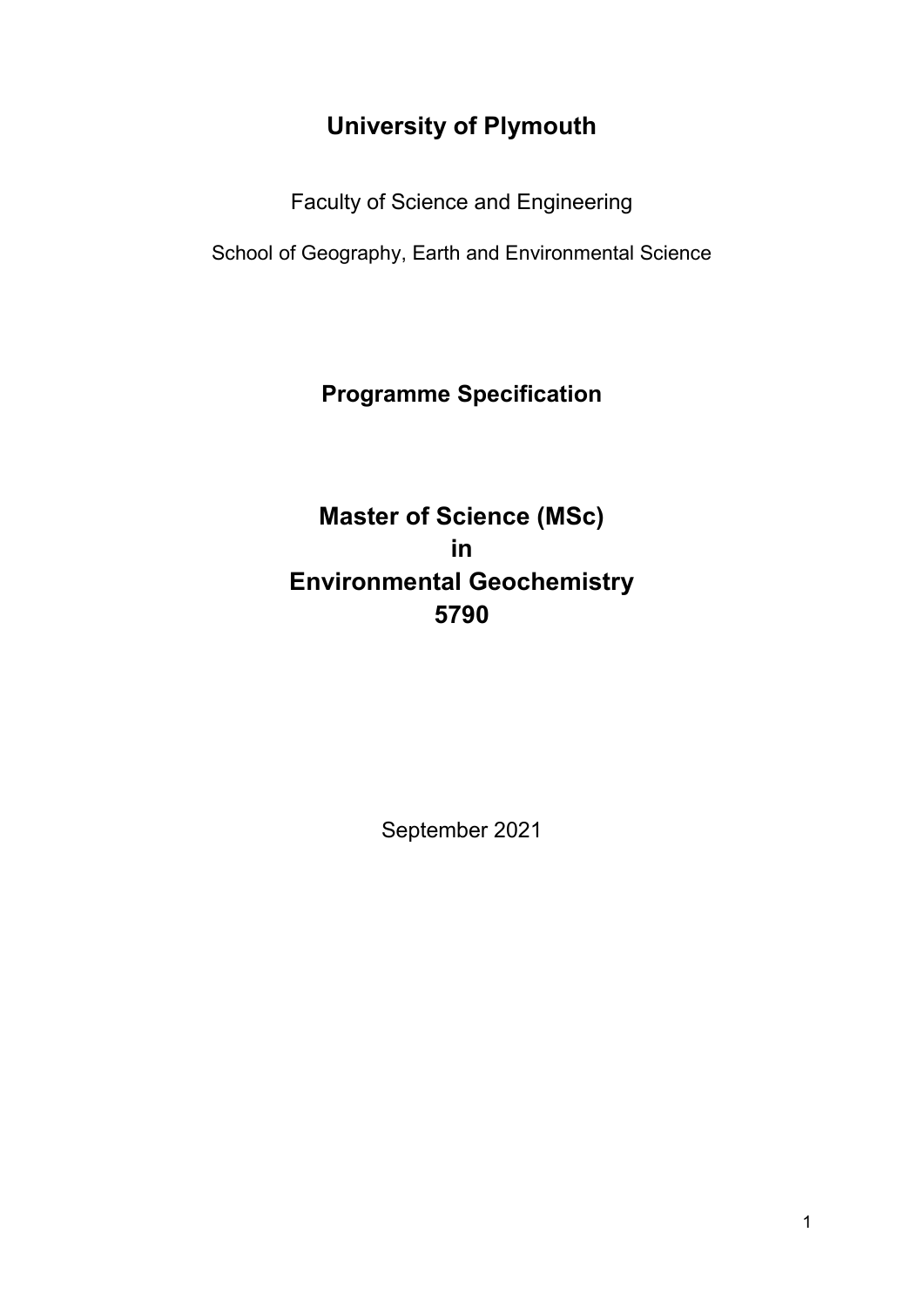#### 1. **MSc Environmental Geochemistry**

**Final award title:** MSc Environmental Geochemistry

**Level 7 Intermediate award title(s):** Completion of 60 credits: Postgraduate Certificate

**Level 7 Intermediate award title(s):** Completion of 120 credits: Postgraduate Diploma

**UCAS code** N/A

**HECOS code** 101045

**2. Awarding Institution:** University of Plymouth

**Teaching institution(s):** University of Plymouth

#### **3. Accrediting body**(ies)

N/A

#### **4. Distinctive Features of the Programme and the Student Experience**

The University's [Education and Student Experience Strategy](https://www.plymouth.ac.uk/about-us/university-strategy/education-and-student-experience-strategy) has an overarching aim: "To deliver outstanding education that makes a difference, improving local, national and global communities" This programme meets that aim by educating students who will, upon graduation, contribute to our understanding of how environmental contaminants impact upon our Environment. The distinctive feature of the MSc Environmental Geochemistry programme, and the reasons why students should study this subject area at Plymouth, are:

• **Professional experience**. Course content uses industry provided standards and case-studies and offers a substantial work placement in the environmental, engineering or chemical industry sector as part of the course.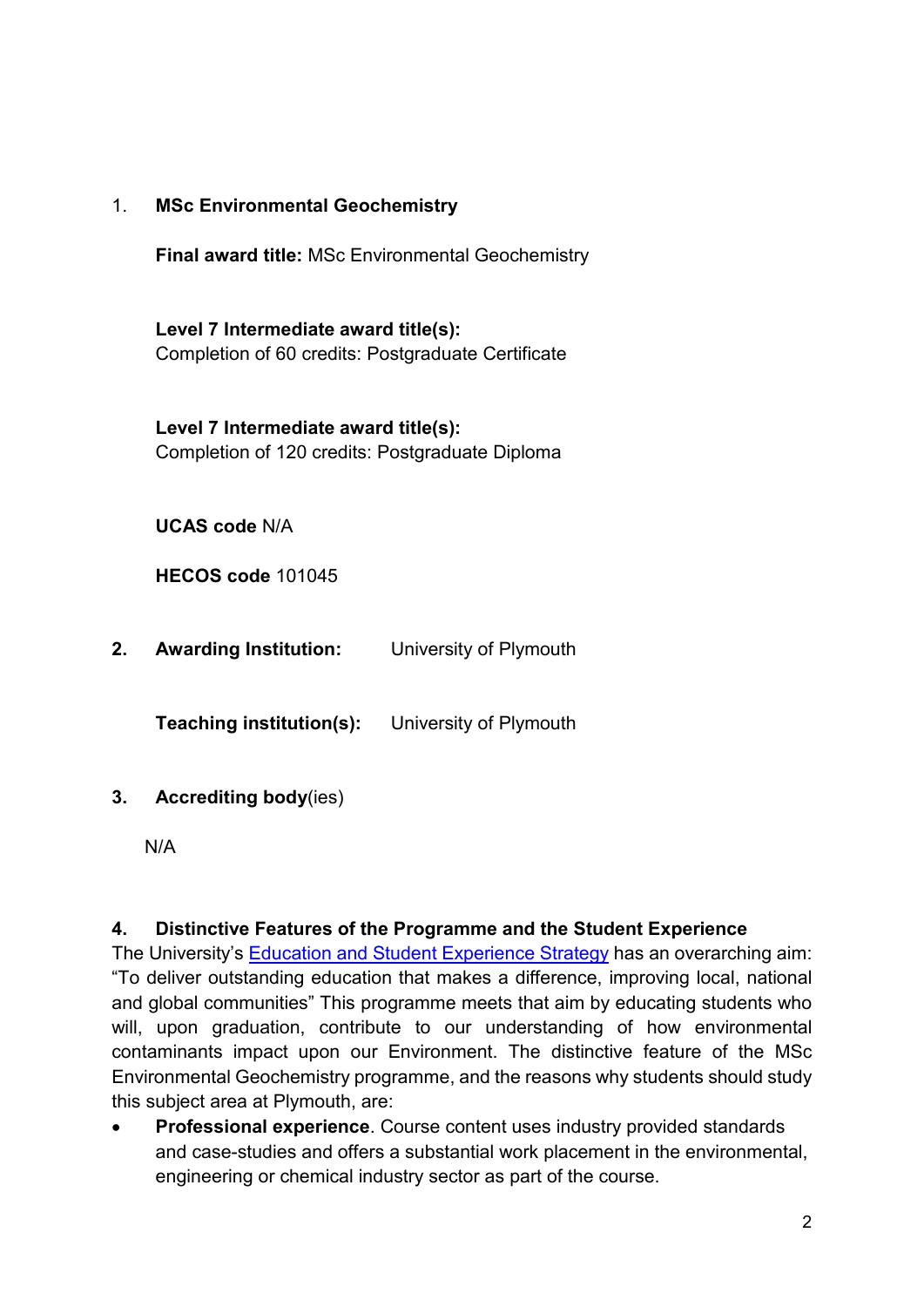- **Experiential learning:** A focus on learning in laboratory and field environments, training in the correct use of field and laboratory analytical equipment with professional chemists and communication of the results to ISO17025 standard.
- **Contemporary knowledge and skills**. Provides students with an advanced knowledge of environmental geoscience with the opportunity to specialise in the analysis and interpretation of geochemical information in order to help solve contemporary environmental problems focussed around real-life case studies. Understanding of and application to the [UN Sustainable Development Goals,](https://www.un.org/sustainabledevelopment/blog/2015/12/sustainable-development-goals-kick-off-with-start-of-new-year/) principally, Clean Water and Sanitation and Responsible Consumption and Production. Provides students with the knowledge to critically evaluate and manipulate geochemical data sets and effectively communicate trends and uncertainty in the data.
- **Authentic assessment:** students will demonstrate key skills via assessments that reflect the types of projects and tasks expected from them in a professional working environment. Examples include generation and interpretation of laboratory data, appropriate analytical method selection, risk assessments, GIS presentation of data, contaminant transport modelling and the writing of professional reports.
- **Self-directed learning, project management and research.** Students will undertake a self-directed research project on an agreed topic of their choice with supervision from members of staff who are experts in their field of study and who regularly collaborate with external stakeholders.
- **Interdisciplinary learning.** Students will draw from advanced teaching and learning in the fields of geology, chemistry and environmental science by experienced teaching and research staff that are specialists in their respective field. Crucially learning the ability to communicate between and draw knowledge across disciplines in preparation for a multidisciplinary working environment.
- **Academically challenging:** suitable preparation for students preparing to undertake a PhD in a related area (chemistry, geology, environmental science) that may not currently hold the appropriate undergraduate skills.

## **5. Relevant QAA Subject Benchmark Group(s)**

There is no specific Masters-level Environmental Geochemistry benchmark group. We have therefore employed the most appropriate benchmark group to the programme, namely

- MSc Chemistry [https://www.qaa.ac.uk/docs/qaa/subject-benchmark-statements/sbs](https://www.qaa.ac.uk/docs/qaa/subject-benchmark-statements/sbs-chemistry-14-masters.pdf?sfvrsn=f290f681_18)[chemistry-14-masters.pdf?sfvrsn=f290f681\\_18](https://www.qaa.ac.uk/docs/qaa/subject-benchmark-statements/sbs-chemistry-14-masters.pdf?sfvrsn=f290f681_18)
- Earth Sciences, Environmental Sciences and Environmental Studies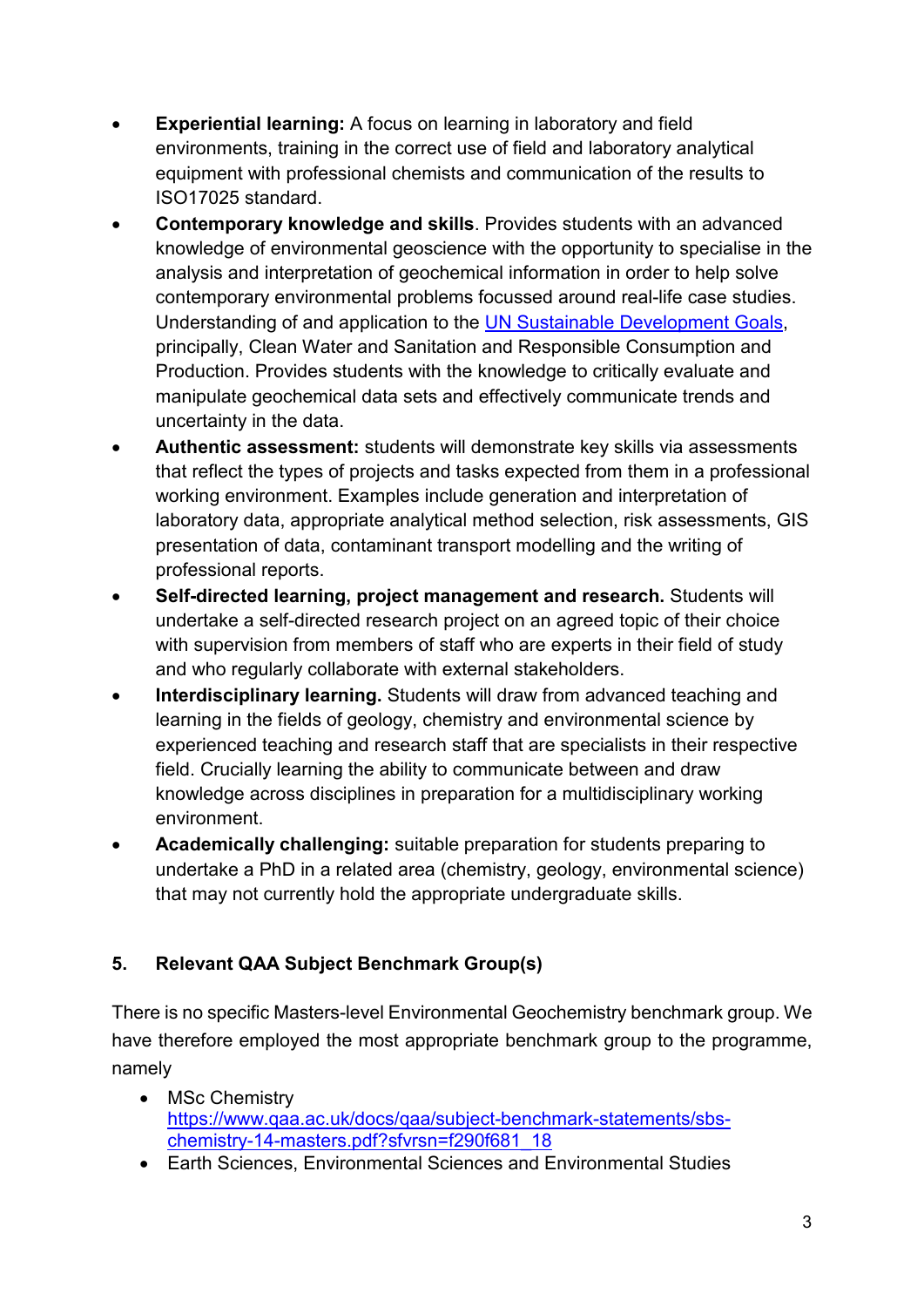[https://www.qaa.ac.uk/docs/qaa/subject-benchmark-statements/subject](https://www.qaa.ac.uk/docs/qaa/subject-benchmark-statements/subject-benchmark-statement-earth-sciences-environmental-sciences-and-environmental-studies.pdf?sfvrsn=ff2c881_4)[benchmark-statement-earth-sciences-environmental-sciences-and](https://www.qaa.ac.uk/docs/qaa/subject-benchmark-statements/subject-benchmark-statement-earth-sciences-environmental-sciences-and-environmental-studies.pdf?sfvrsn=ff2c881_4)[environmental-studies.pdf?sfvrsn=ff2c881\\_4](https://www.qaa.ac.uk/docs/qaa/subject-benchmark-statements/subject-benchmark-statement-earth-sciences-environmental-sciences-and-environmental-studies.pdf?sfvrsn=ff2c881_4)

• the QAA 'Masters' Degree Characteristics' [https://www.qaa.ac.uk/docs/qaa/quality-code/master's-degree-characteristics](https://www.qaa.ac.uk/docs/qaa/quality-code/master)[statement.pdf?sfvrsn=6ca2f981\\_10](https://www.qaa.ac.uk/docs/qaa/quality-code/master)

### **6. Programme Structure**

|                                 | <b>GEES526</b>                                           | <b>GEES515</b>         | <b>CHM5004 Quality</b> |  |  |  |  |  |  |  |  |
|---------------------------------|----------------------------------------------------------|------------------------|------------------------|--|--|--|--|--|--|--|--|
|                                 | Analysis                                                 | Professional           | Assurance and          |  |  |  |  |  |  |  |  |
| Semester 1                      | of Chemicals of                                          | Practice in the        | Accreditation          |  |  |  |  |  |  |  |  |
|                                 | Environmental                                            | Environmental          | $(20 \text{ credits})$ |  |  |  |  |  |  |  |  |
|                                 | Concern                                                  | Sector                 |                        |  |  |  |  |  |  |  |  |
|                                 | $(20 \text{ credits})$                                   | $(20 \text{ credits})$ |                        |  |  |  |  |  |  |  |  |
|                                 |                                                          |                        |                        |  |  |  |  |  |  |  |  |
|                                 |                                                          |                        |                        |  |  |  |  |  |  |  |  |
|                                 | <b>ENVS5002 Investigation and</b><br><b>GEES527</b>      |                        |                        |  |  |  |  |  |  |  |  |
|                                 | <b>Assessment of Contaminated</b><br>Migration of        |                        |                        |  |  |  |  |  |  |  |  |
|                                 | Pollutants in                                            |                        |                        |  |  |  |  |  |  |  |  |
| Semester 2                      | the Environment                                          | $(20 \text{ credits})$ |                        |  |  |  |  |  |  |  |  |
|                                 | $(20 \text{ credits})$                                   |                        |                        |  |  |  |  |  |  |  |  |
|                                 | *2 GEES518 Professional Experience in Environmental      |                        |                        |  |  |  |  |  |  |  |  |
|                                 | Management (20 credits) : this can be extended in to the |                        |                        |  |  |  |  |  |  |  |  |
|                                 | summer semester where necessary                          |                        |                        |  |  |  |  |  |  |  |  |
|                                 |                                                          |                        |                        |  |  |  |  |  |  |  |  |
|                                 |                                                          |                        |                        |  |  |  |  |  |  |  |  |
| <b>GEES520 MSc Dissertation</b> |                                                          |                        |                        |  |  |  |  |  |  |  |  |
|                                 |                                                          |                        |                        |  |  |  |  |  |  |  |  |

\*2Semester 2 is 15 weeks long and includes the Easter vacation. The taught element of each of the modules shown (GEES527 + ENVS5002) is completed by the start of the Easter vacation, allowing the work placement element (GEES518) to occur, without interruption, in at least part of the vacation and the second part of the semester.

## **7. Programme Aims**

The aim of the MSc Environmental Geochemistry programme is to offer an employability-centred and practically-focused curriculum in environmental geochemistry to meet the current needs of the environmental industry and post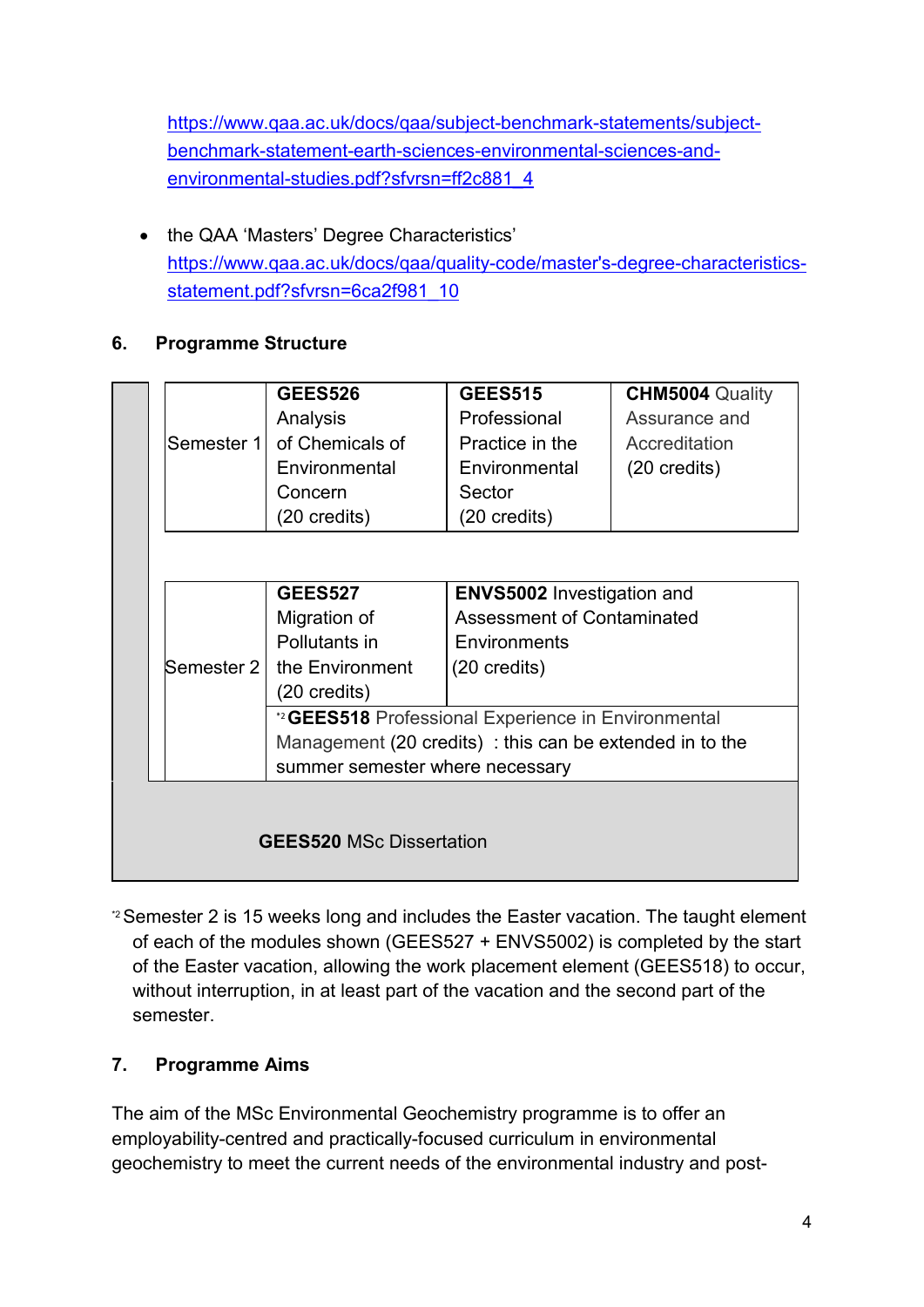graduate training. In particular, the programme aims to provide students with training in:

- 1) Conceptual understanding of contaminant behaviour and transport through surface and sub-surface environments, inclusive of ground and surface water modelling.
- 2) Generating and interpreting geochemical data sets, including the quantification of uncertainty and the critical evaluation of risk.
- 3) Working to industry best-practice methodology in environmental and geochemical investigations and with practical analytical training to certified ISO standards.
- 4) Planning and ownership of all stages of environmental investigations through project design, fieldwork, data interpretation, reporting of results, uncertainty and risk.

### **8. Programme Intended Learning Outcomes**

#### **8.1. Knowledge and understanding**

On successful completion graduates should have developed:

- 1) A conceptual understanding of contaminant behaviour and transport through surface environments (chemistry, soils, sediments, water).
- 2) A conceptual understanding of contaminant behaviour and transport through sub-surface environments (chemistry, geology, contaminant hydrogeology).
- 3) A comprehensive understanding of the theoretical underpinnings behind quantitative & qualitative research and environmental assessment methods, and the ability to apply this understanding to case studies.

#### **8.2. Cognitive and intellectual skills**

On successful completion graduates should have developed:

- 1) The ability to undertake analysis of complex, incomplete, or contradictory findings or theories in environmental geochemistry, and to effectively communicate the outcome of such analyses.
- 2) The ability to synthesize theory and research in environmental geochemistry in a manner that may be innovative, utilising knowledge or processes from the forefront of environmental science.
- 3) The ability to critically evaluate research from a methodological and theoretical perspective.
- 4) The ability to apply theory and research methods to solve problems, including the ability to generate novel hypotheses based on previous research and theory.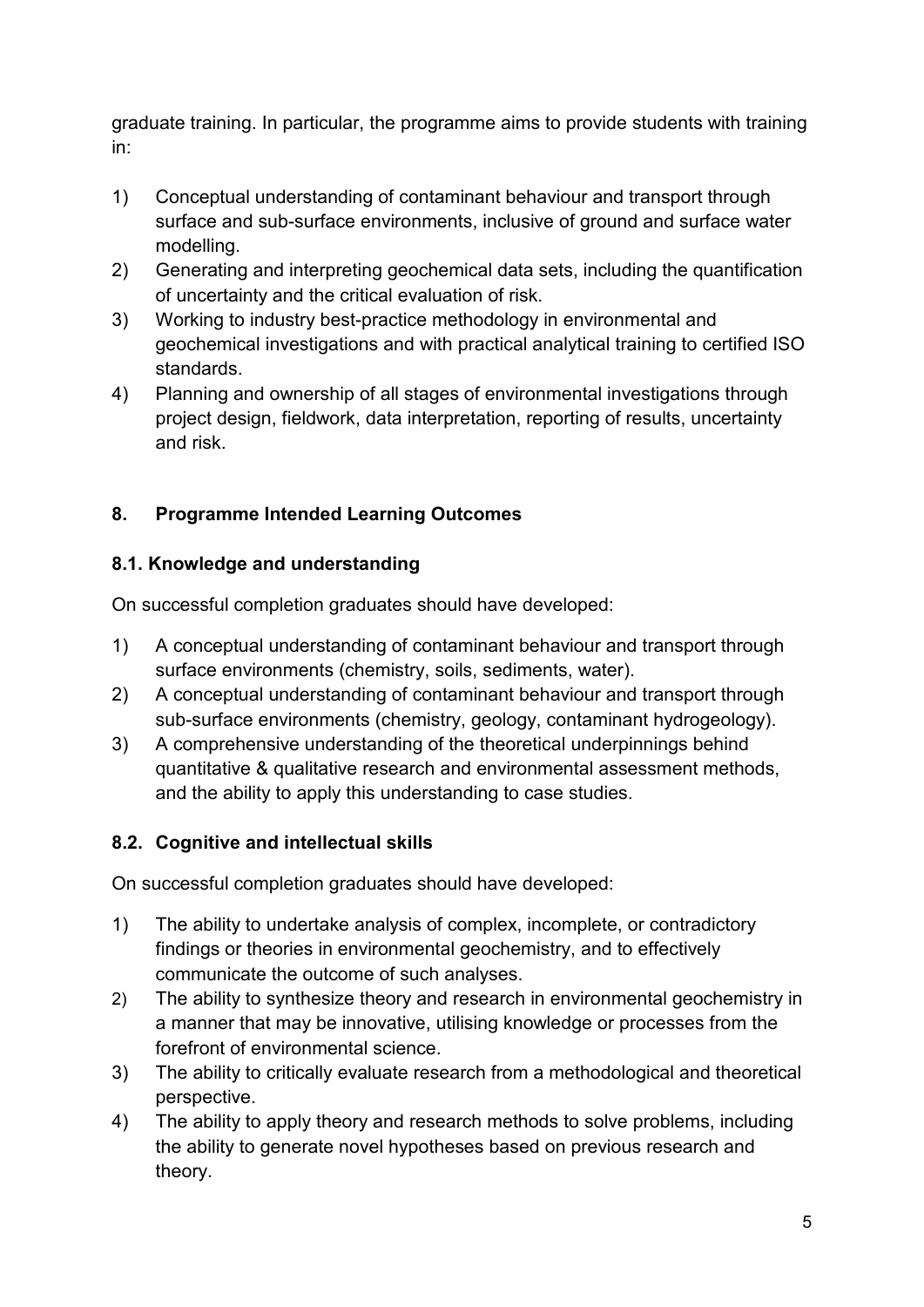#### **8.3. Key and transferable skills**

On successful completion graduates should have developed the ability to:

- 1) Work effectively as part of a team.
- 2) Use a full range of learning resources, including internet and library.
- 3) Reflect on progress and identify areas for improvement.
- 4) Identify problems and develop strategies for solving them, using the range of available resources.
- 5) Competently undertake research, monitoring and assessment tasks with minimum guidance.
- 6) Be an independent and self-critical learner, managing own requirements for continued professional development.
- 7) Engage confidently in academic and professional communication with others, including specialist and non-specialist audiences.

#### **8.4. Employment related skills**

On successful completion graduates should have developed:

- 1) The ability to, through project management, design and conduct original research and monitoring programmes relevant to environmental consultancy.
- 2) The awareness of issues involved in research with human participants, including research design, issues of validity and reliability, and ethical considerations.
- 3) The ability to use reflection to explore knowledge, skills and attitudes which inform and facilitate independent research and practice in environmental consultancy.

#### **8.5. Practical skills**

On successful completion graduates should have developed:

- 1) The ability to operate in complex and unpredictable and/or specialised contexts.
- 2) The ability to exercise initiative and personal responsibility in professional laboratory and consultancy practice.
- 3) The ability to use their technical expertise to perform analyses with precision and have the ability to adapt their skills, or develop new skills and/or procedures, for new situations.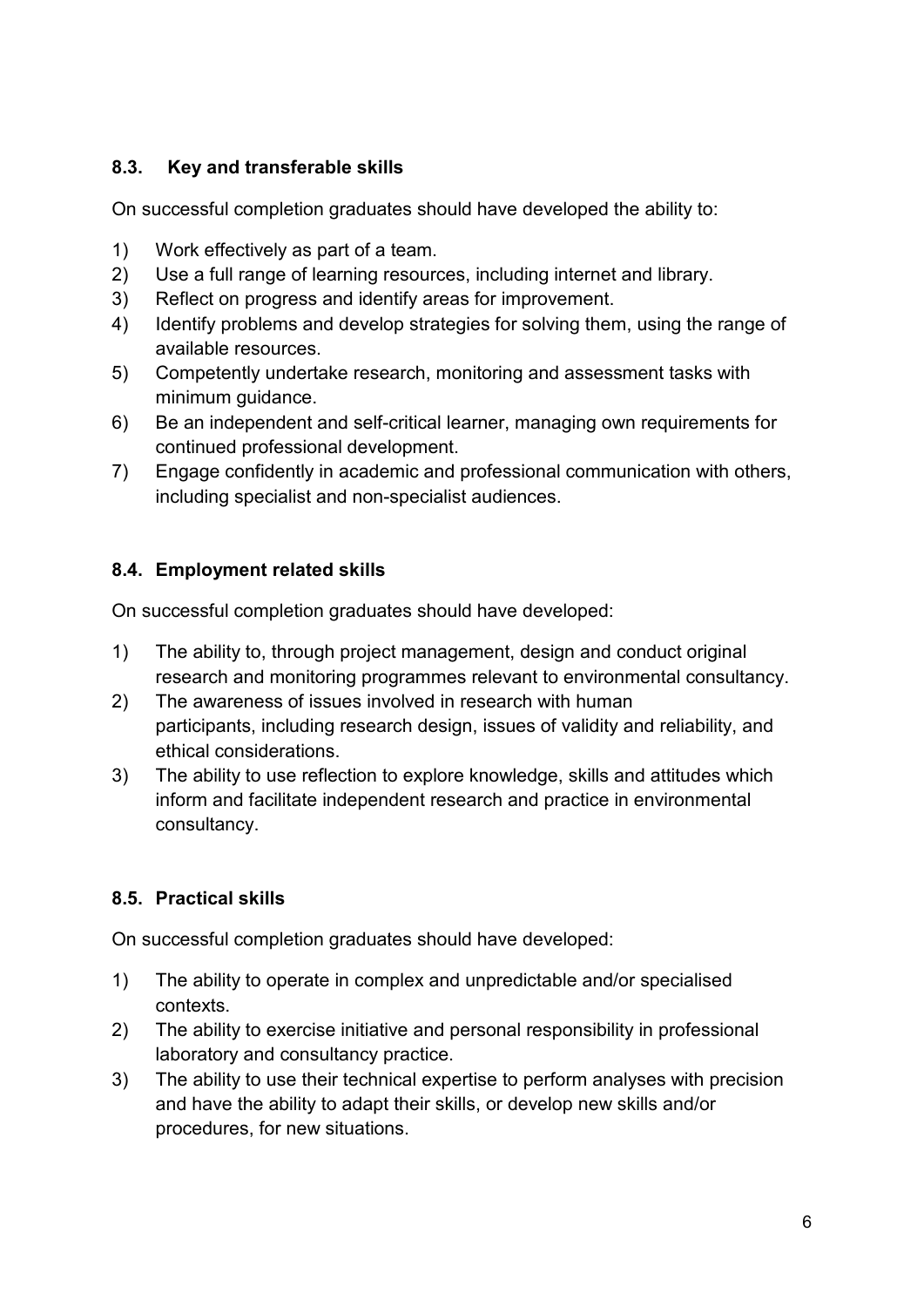#### **8. Admissions Criteria, including APCL, APEL and Disability Service arrangements**

The Programme Leader (who is also responsible for admissions) uses the criteria below to guide their admissions decisions. Wherever possible, established relationships or equivalencies to other international qualifications will be used in making decisions.

Students admitted to the MSc programme are expected to have a good Honours degree in a relevant discipline e.g., chemistry, environmental science, geosciences, geography, biological sciences. The Programme Leader is responsible for ensuring that applicants have, through prior learning (acquired by formal study and/or experience) in the critical subject areas, developed the requisite knowledge, understanding and skills required for successful participation in this programme. Candidate suitability is assessed through a combination of the written application, evidence of formal qualifications, personal references and candidate interviews (where appropriate).

In compliance with the University's policies of equality and diversity, and disability, all appropriately qualified applicants will be given equal consideration during the selection process. The University welcomes applications from people with disabilities and the support available is described [here.](https://www.plymouth.ac.uk/student-life/services/learning-gateway/disability-and-dyslexia)

#### **Entry requirements (in summary):**

- 1. An honours degree (normally at upper second class or better) in a relevant discipline (e.g., BSc Chemistry, Geography, Environmental Science, Geological Sciences, Biological Sciences) OR overseas equivalent. If you apply with a recent lower second class degree along with relevant industry experience, this will also be considered. If you apply without recent formal qualifications, but with relevant industry experience you will also be considered.
- 2. A minimum grade C in English Language at GCSE level OR a minimum overall score of 6.5 in IELTS with no less than 5.5 in any component.

#### **Accreditation of Prior Certificated Learning (APCL)**

Students can exceptionally apply for exemption from any modules through APEL or APCL prior to commencing their studies, following standard University procedures, as described in the current University regulations on [admissions.](https://www.plymouth.ac.uk/student-life/your-studies/essential-information/regulations) This decision will be made by the Programme Leader.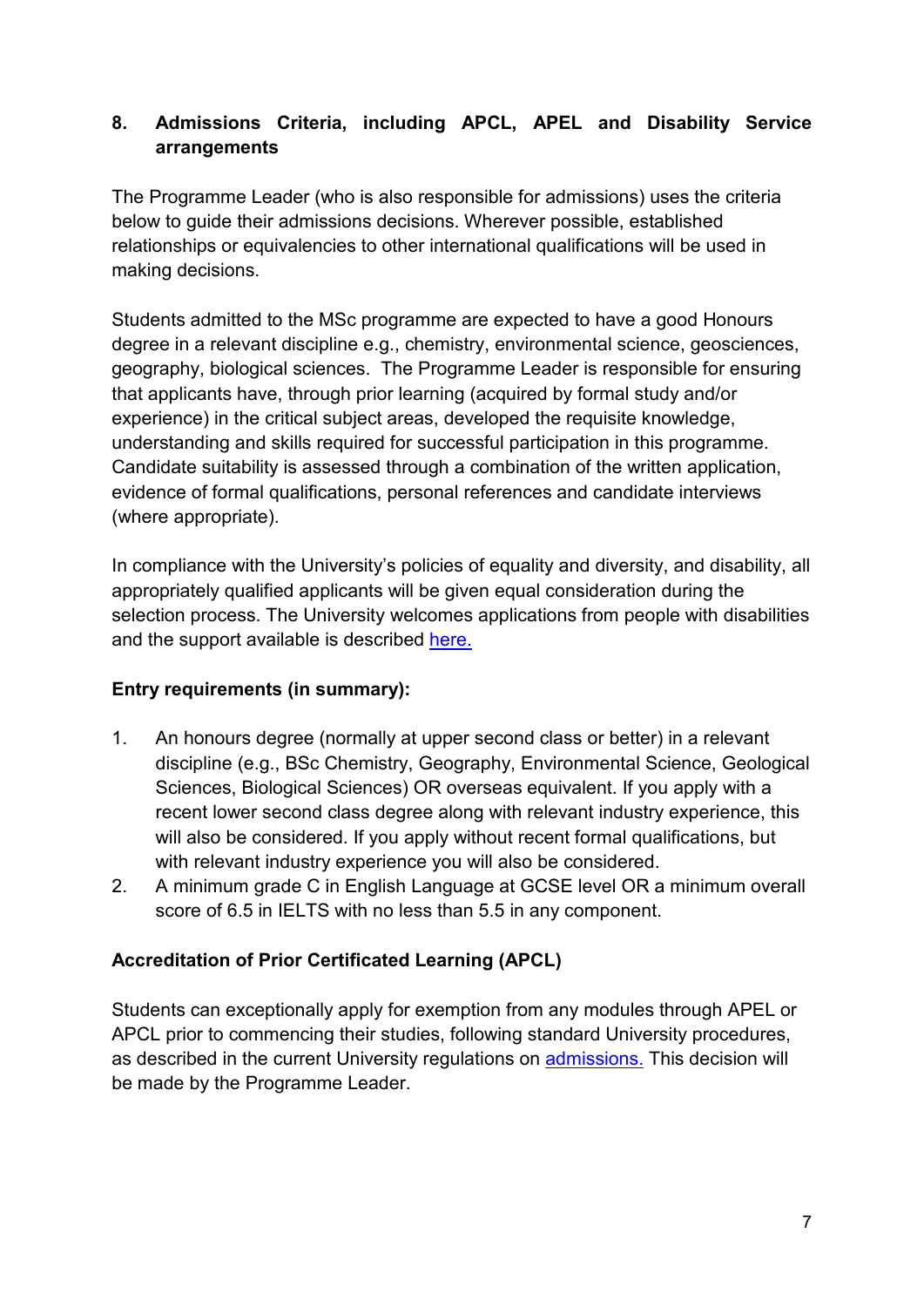### **9. Progression criteria for Final and Intermediate Awards**

Successful completion of the final and intermediate awards, including the award of the MSc with Merit and Distinction, is as set out in the University's current **academic** [regulations.](https://www.plymouth.ac.uk/student-life/your-studies/essential-information/regulations)

#### **10. Non-Standard Regulations**

None

#### **11. Transitional Arrangements** None